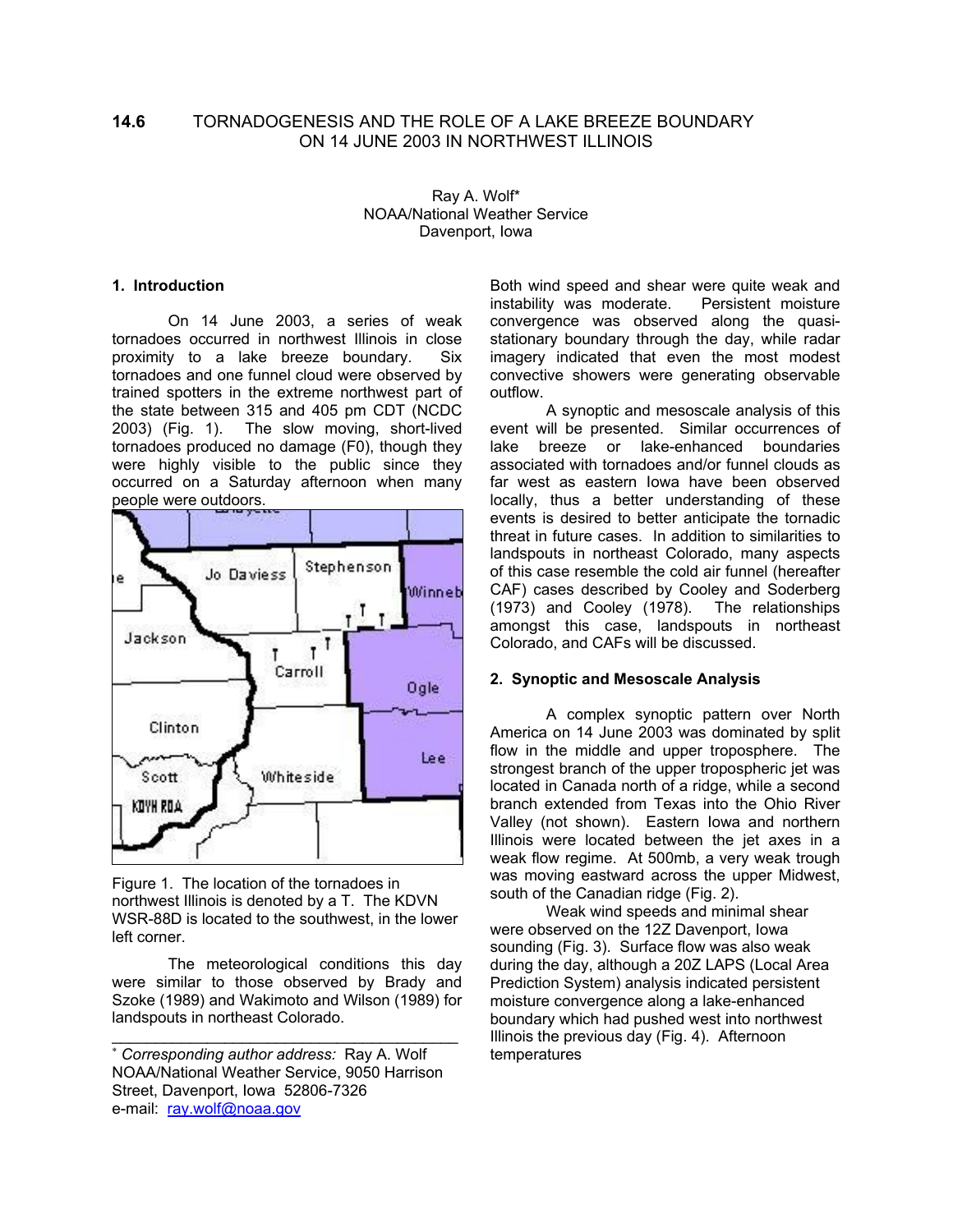

Figure 2. 12Z 14 June 2003 500mb data and analyses. Height in dkm, temperatures °C in red, dew points °C in green, wind kts in blue. (Courtesy of SPC)



Figure 3. 12Z 14 June 2003 Davenport, Iowa sounding.

in the area were in the upper 20s °C (lower 80s °F) and dew points in the mid teens °C (around 60 °F). LAPS surface-based CAPE values at 20Z were around  $1400$  Jkg $^{-1}$  (Fig. 5). VAD wind data from the Davenport WSR-88D (KDVN) at 21Z indicated the wind profile had changed little in the lower 4km (~13kft) of the atmosphere since the morning sounding. Flow was front the northeast at  $2.5 - 5m\bar{s}^{-1}$  (5-10kts) (Fig. 6).

 KDVN radar imagery between 1940Z and 2030Z depicted a southwest to northeast line of rapidly developing but short-lived convective cells oriented along and near the lake-enhanced boundary in northwest Illinois (Fig 7). Most of the showers and all of the tornado and funnel reports occurred in this area.



Figure 4. 20Z LAPS moisture convergence (g/kg/12hr; dashed yellow), surface observations and visible satellite imagery with cold cloud tops enhanced (darker shading).



Figure 5. 20Z LAPS surface-based CAPE (J/kg) and surface observations.

The upper level flow was steering the showers to the southwest, parallel to the lake-enhanced boundary. Thus the residence time of the convective updrafts over the boundary was on the order the convective cells' life cycle. A few showers developed on convective outflow away from the lake-enhanced boundary, but none of these prompted a tornado or funnel cloud report.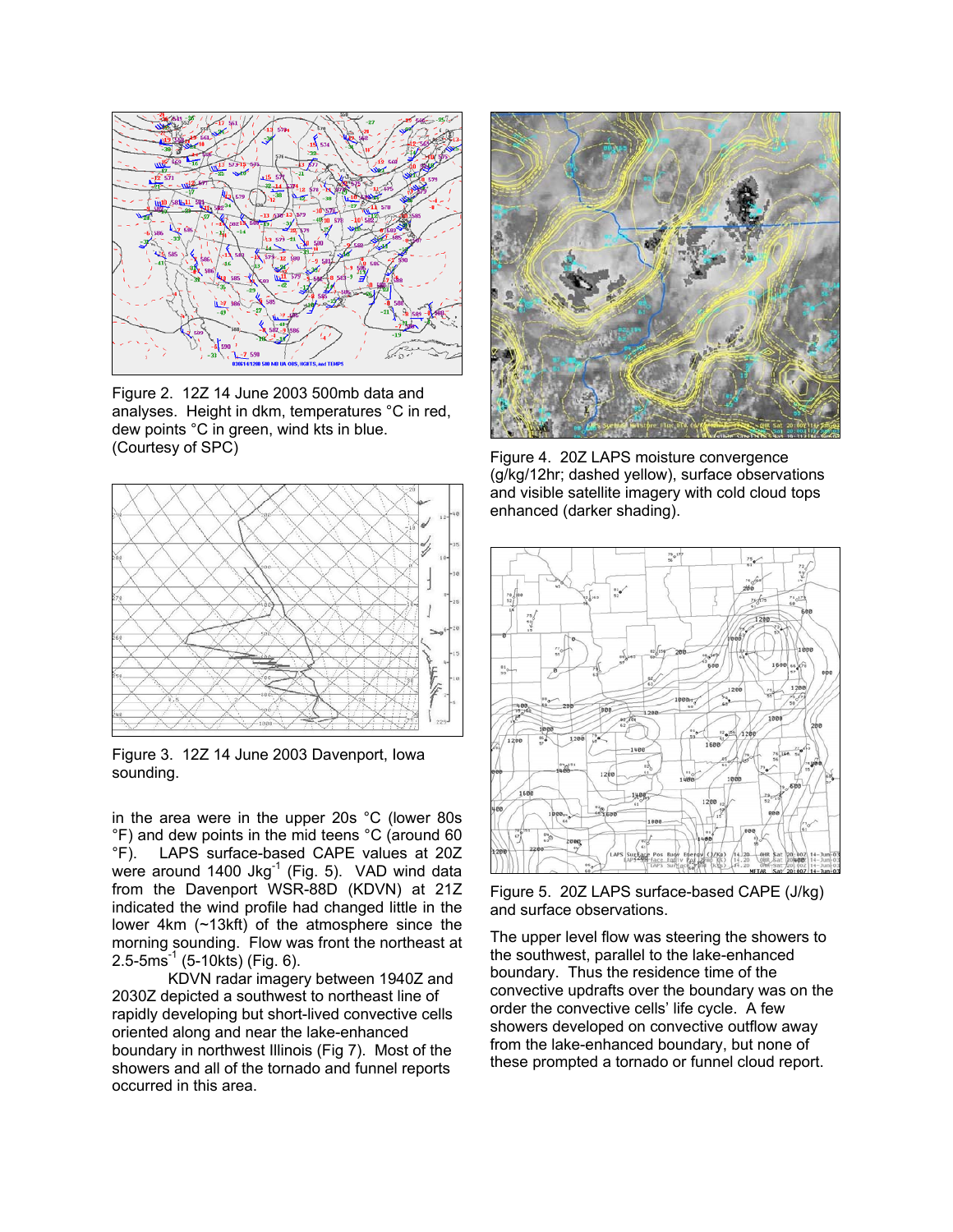

Figure 6. KDVN VAD wind profile 20-21Z. Y-axis is altitude (kft),  $x$ -axis is time  $(Z)$ , and wind barbs are in knots  $(1/2 \text{ barb} = 5 \text{kts}, \text{full } \text{bard} = 10 \text{kts}).$ 



Figure 7. 2023Z KDVN 0.5° reflectivity image. Color curve in the upper left indicates intensity in dBz.

Interestingly, the first report of a tornado occurred about 30 minutes after the shower activity initiated. The final reported tornado occurred less than one hour later after the merger of two cells, shortly after the 0.5°reflectivity reached a maximum of 63 dBz.



Figure 8. Photo of one of the six tornadoes that occurred in northwest Illinois. (Courtesy of Greg Munda)

 In general, 0.5° reflectivity values of cells associated with the tornadoes would typically increase from about 35-40dBz to 55 to 60dBz in a six minute period just prior to tornadogenesis. The storms occurred between 75-110km (40 and 60nm) from the radar, thus no evidence of rotation is apparent in the velocity data. The 0.5° elevation at this distance is 1-1.5km (3-5kft) above ground level.

## **3. Discussion**

### **3.1** *Relation to landspouts*

 The synoptic setting of weak shear, moderate instability, and a well-mixed boundary layer as observed in this case is similar to the environment in northeast Colorado landspout cases studied by Brady and Szoke (1989) and Wakimoto and Wilson (1989). In landspout cases, the collocation of intersecting boundaries with a convective updraft apparently lead to convective updraft apparently lead to tornadogenesis. Wakimoto and Wilson (1989) hypothesized that vortex stretching of vertical vorticity at the intersection of the boundaries (from a misocyclone) lead to tornadogenesis. They state such a vortex could produce damage as significant as F2. Later numerical modeling studies by Lee and Wilhelmson (1997) showed that the combination of low-level misocyclones and sub-cloud layer convergence actually initiates the convective updraft that in some cases leads to tornadogenesis.

 Other similarities to the Colorado cases include their visual appearance (Fig. 8), short life spans and path lengths, proximity to a quasistationary boundary experiencing moisture flux convergence, and association with a convective cell increasing in intensity. It is interesting to note that showers occurred for over a 30-minute period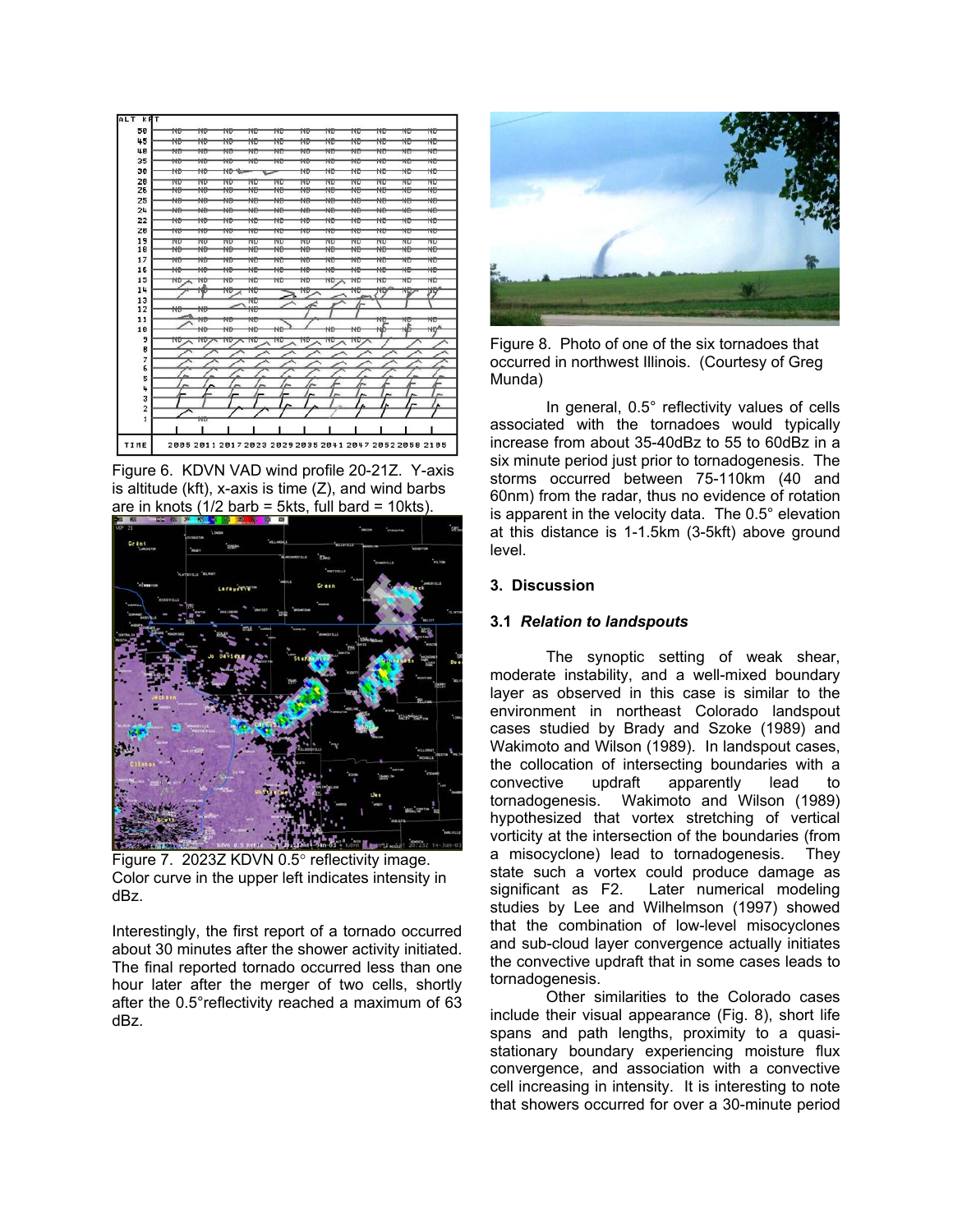prior to the first tornado, suggesting the possibility that the outflows from the initial showers were critical to subsequent tornadogenesis and without their presence, tornadogenesis would not have occurred. Unfortunately, the tornadoes were too far from the radar to confirm this.

 The case of tornadoes associated with land-water generated boundaries was addressed by Holle and Maier (1980). They noted the interrelationship of convective cells when they observed the formation of weak tornadoes in Florida. They stated these tornadoes are likely due to strength of vertical updrafts and their interaction with the cloud scale or mesoscale flow. The tornadoes occurred in a weak shear environment and where a gust front and the landsea breeze intersected.

 King et al (2003) noted in a Canadian study centered in Ontario an enhanced likelihood of tornadoes in areas of frequent lake-breeze activity. Though their focus was primarily on organized convection, they stated some of their cases fit the landspout scenario (e.g., merging of breezes from Lakes Huron and St. Clair). They also noted the axis of greatest density of tornado activity stretched from southwest lower Michigan into Ontario.

# **3.2** *Relation to cold air funnels*

 Many similarities exist between this case and cold air funnel cases (CAF) in western Michigan described by Cooley and Soderberg (1973) and Cooley (1978). In both cases, the synoptic pattern is not suggestive of tornadoes from organized convection. CAF cases generally occur under a mid-tropospheric cold core low while only a weak trough passage was observed in Illinois case. Surface lows were located to the east in both cases. Both environments exhibit soundings with weak shear, lower tropospheric moisture, mid-tropospheric drying, and a wellmixed boundary layer.

 Radar indicated showers, perhaps a few strong enough to produce lightning in both cases. While not mentioned explicitly in the Michigan cases, the lake boundary was likely a factor because more CAFs occurred with onshore flow when the westerly winds would have driven the lake boundary inland. Storms moved slowly in the Michigan cases and the CAFs were reported near the maximum radar echo tops, both similar to the Illinois case. Finally, photos of cold air funnels are very similar to the Illinois tornadoes, except of course the tornadoes are seen touching down.

 Another case of CAFs in central Illinois on 24 May 1998 was documented by Rauber and Scott (2001). The CAFs occurred along a stationary frontal boundary in an environment of weak shear and weak instability and the presence of convective showers. Though reported as CAFs, they could not confirm the lack of touchdowns in the rural area in which they occurred. They speculate the funnels formed as described by Lee and Wilhelmson (1997), i.e., vortex sheet breakdown due to horizontal shearing instabilities.

# **4. Conclusions**

 A number of points pertinent to operational forecasting can be made or extrapolated from this study.

> (1) Lake breeze or lake-enhanced boundaries can serve as an effective initiation point for the generation of landspouts and funnel clouds under conditions of weak shear and weakmoderate instability, even in areas not traditionally considered to be affected by Lake Michigan. Moreover, the study by King et al (2003) suggests the lake boundary can be important in organized convective events too.

> (2) The synoptic and mesoscale environment in this case is generally similar to that observed in northeast Colorado landspout cases AND western Michigan CAF cases, especially with respect to CAPE and shear.

> (3) The visual appearance of the tornadoes in this case is similar to northeast Colorado landspouts and funnel clouds in western Michigan, except of course the funnels do not *appear* to have touched down.

> (4) There is no apparent physical reason to differentiate the CAF cases reported in Cooley and Soderberg (1973) and Cooley (1978) from landspout cases in northeast Colorado or from the case studied here.

 The fact that CAFs occurred in a wellmixed boundary layer in the largely rural area of western Michigan suggests the possibility that not all touchdowns were reported. This is especially true in an era when public awareness, reporting, spotter training, verification, and radar observing